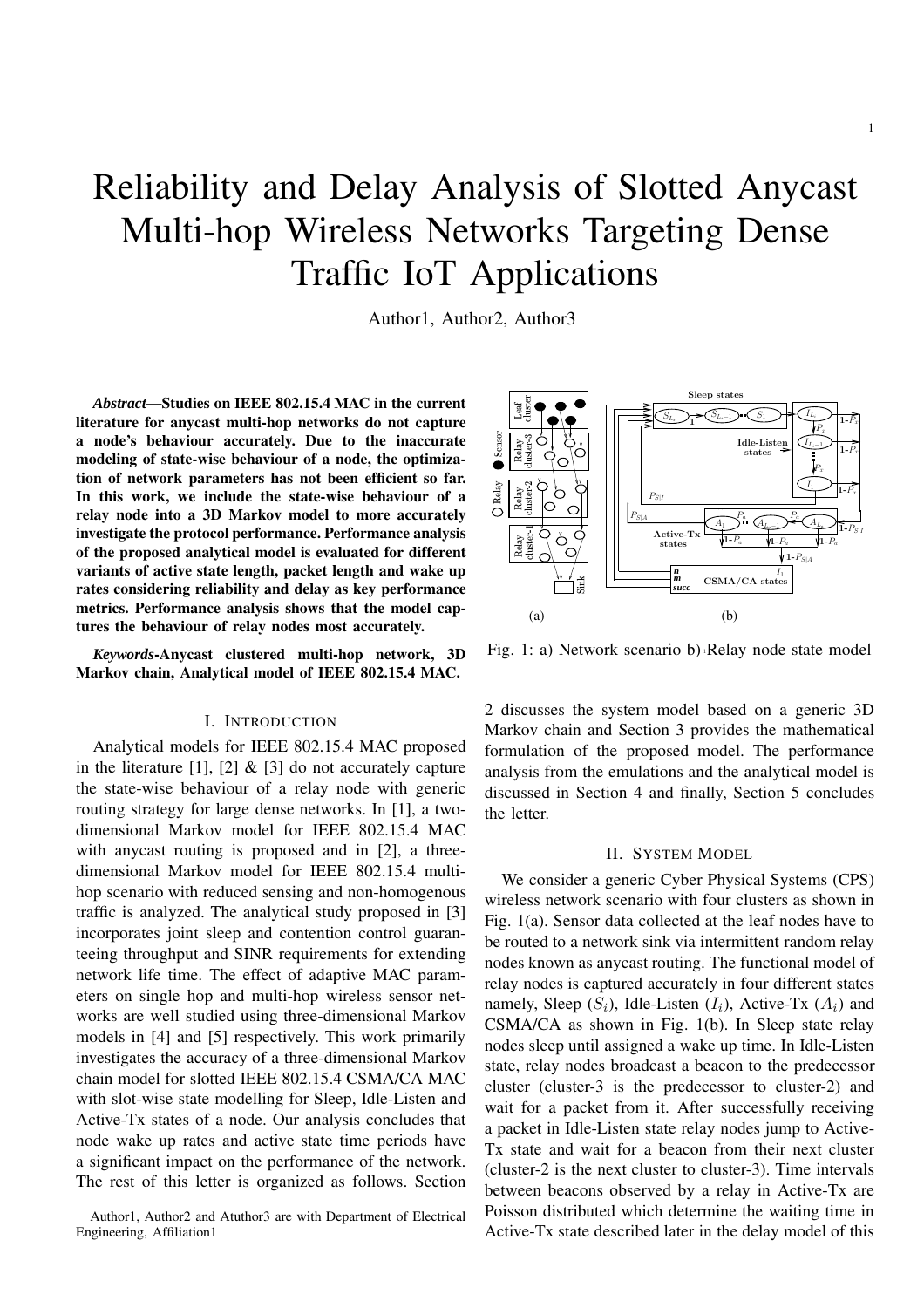letter. The relay nodes that are successful in receiving a beacon within a maximum of  $L_a$  slots of the Active-Tx state follow CSMA/CA flow depicted using a 3D Markov chain shown in Fig. 2(a) with backoff stages (*m*), backoff counter (*k*) and collision retries (*n*) as the three dimensions.

Our primary investigation focuses on the effect of CSMA/CA retries in multi-hop scenarios with accurate state-wise behaviour of relay nodes. In this letter busy channel probabilities  $\alpha$  and  $\beta$  in Clear Channel Assessment (CCA1 and CCA2) states and channel sensing probability  $\tau$  along with collision probability  $P_c$  shown in Fig. 2(a) are derived considering the effect of Sleep, Idle-Listen and Active-Tx state probabilities along with the CSMA/CA model. With basic understanding of busy probabilities in [4], [5] and [6], one can drive the mathematical model in the following section.

# III. MATHEMATICAL MODEL

We formulate the proposed model in two stages by deriving the transition probabilities for all states in Fig. 1(b) in the first stage and then follows the formulation of CSMA/CA model in second stage. In the rest of our discussion  $\mu_w$  indicates average wake up rate per node in a cluster consisting of  $N$  nodes,  $L_a$  and  $L_i$  are length of active and idle slots respectively.

In Eq. (1),  $P_x$  is the transition probability of a relay node to move into the next Idle-Listen slot from the current one, when there is no packet arrivals at a given slot with an average of  $\lambda$  Poisson arrivals and  $P_a$ indicates the transition probability of a relay node to move into the next Active-Tx slot from the current, when there is no beacon arrival at a given slot with an average of  $\lambda_a$  Poisson arrivals shown in Eq. (4). Using Eq. (1), the probability of a node transitioning to Sleep state from the last slot of Idle-Listen  $(P_{S|I})$  and Active-Tx  $(P_{S|A})$  states can be obtained as shown in Eq. (2) and (3) respectively. Finally  $P_{S|CSMA}$  in Eq. (5) indicates the transition probability of a node from CSMA/CA state to the first slot of Sleep state which should always equal to one.

$$
P_x = \exp(-\lambda) \quad , \quad P_a = \exp(-\lambda_a) \tag{1}
$$

$$
P_{S|I} = P_{S_{L_s}|I_1} = P_x^{L_i} \tag{2}
$$

$$
P_{S|A} = P_{S_{L_s}|A_1} = P_a^{L_a} \tag{3}
$$

$$
\lambda_a = \mu_w * N \tag{4}
$$

$$
P_{S|CSMA} = P_{S_{L_s}|CSMA_m} + P_{S_{L_s}|CSMA_n} + P_{S_{L_s}|CSMA_{succ}} \tag{5}
$$

$$
P_{S_0} = P_{S_0} P_x^{L_i} + P_{S_0} (1 - P_x^{L_i}) P_a^{L_a} + P_{S|CSMA} b_{0,0,0} \tag{6}
$$

In Eq. (5),  $P_{S_{L_s}|CSMA_m}$  and  $P_{S_{L_s}|CSMA_n}$  are the probabilities to enter into the first slot of Sleep state when the received packet is discarded in CSMA/CA after exceeding maximum *m* and *n* respectively.  $P_{S_{L_s}|CSMA_{succ}}$  is the probability of the node to enter the first slot of Sleep state after the node successfully forwards the packet. Eq. (6) can be simplified to arrive at probability  $P_{S_0}$  of a node to stay in the first sleep slot at any given time slot in terms of  $b_{0,0,0}$ , where  $b_{0,0,0}$  is the probability of a node to stay in the first CCA1 slot of the CSMA/CA model.

$$
P_{CSMA} = \sum_{i=0}^{m} \sum_{k=0}^{W_i-1} \sum_{j=0}^{n} b_{i,k,j} + \sum_{j=0}^{n} \sum_{i=0}^{m} b_{i,-1,j}
$$
  
+ 
$$
\sum_{j=0}^{n} (\sum_{k=0}^{L_s-1} b_{-1,k,j} + \sum_{k=0}^{L_c-1} b_{-2,k,j}) = Z_1 * b_{0,0,0}
$$
 (7)

$$
P_S + P_I + P_A + P_{CSMA} = 1 \tag{8}
$$

$$
P_{S_0}\left[L_s + \sum_{i=1}^{L_i} P_x^{i-1} + (1 - P_x^{L_i}) \sum_{i=1}^{L_a} P_a^{i-1}\right]
$$
  
+Z<sub>1</sub>b<sub>0,0,0</sub> = 1 (9)

The probability of a node to reside in CSMA/CA state  $(P_{CSMA})$  at a randomly given time slot is the sum of backoff, CCA2, success and failure state probabilities respectively given in Eq.  $(7)$ .  $Z_1$  indicates the proportionality factor after expressing all probabilities in Eq. (7) in terms of  $b_{0,0,0}$ . In Eq. (8)  $P_S$ ,  $P_I$ ,  $P_A$ and  $P_{CSMA}$  indicate the probabilities for a node to reside in Sleep, Idle-Listen, Active-Tx and CSMA/CA states respectively in any given random time slot. All probabilities  $P_S$ ,  $P_I$ ,  $P_A$  and  $P_{CSMA}$  of Fig. 1(b) can be written in terms of  $P_{S_0}$  and  $b_{0,0,0}$  as shown in Eq. 9. Now using normalization Eq.  $(8)$ ,  $b_{0,0,0}$  can be derived as in Eq. (10). After getting the relation for  $b_{0,0,0}$ , we derive  $\alpha$ ,  $\beta$  and  $\tau$  expressions utilizing  $b_{0,0,0}$  in a similar methodology shown in [6]. Numerical methods are used to solve highly nonlinear  $\alpha$ ,  $\beta$ ,  $\tau$  and  $b_{0,0,0}$  to arrive at a closed form solution. Both node and cluster probabilities  $(\alpha, \beta, \tau \text{ and } P_c)$  are in close agreement with less than 5% deviation due to equal number of nodes in each cluster and random selection of relay nodes. Reliability and delay of the proposed model are derived and analyzed in the following section.

#### *A. Reliability model*

The reliability of a relay node can be determined by deriving the failure probabilities. Failure can occur due to exceeding *m*, *n* and active timeout. Considering these cases, the reliability of node k  $(R_k)$  is given in Eq. (11).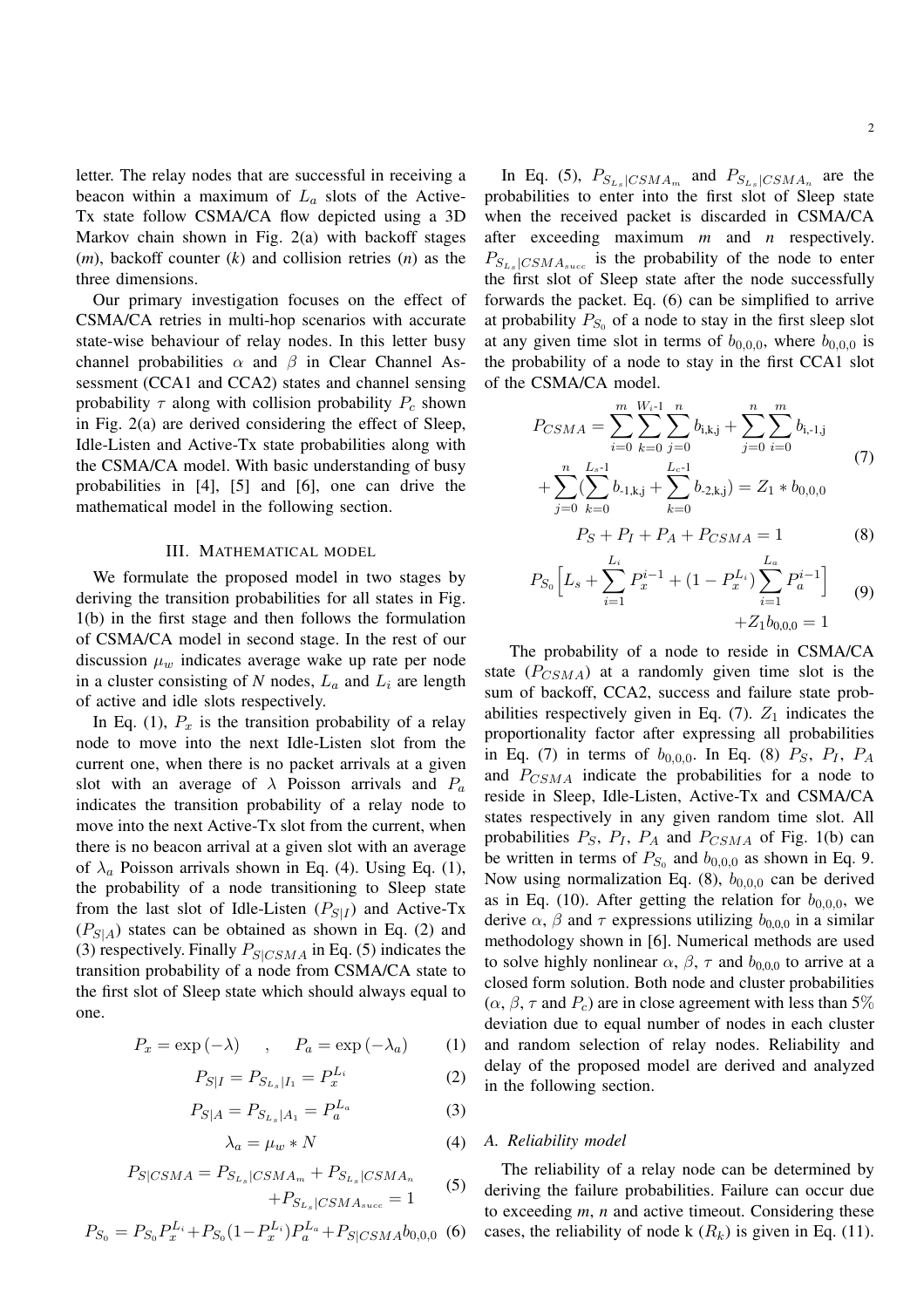$$
b_{0,0,0} = \frac{(1 - P_x)(1 - P_a)(1 - P_x^{L_i})(1 - P_a^{L_a})}{(1 - P_a) * \left[L_s(1 - P_x) + L_i(1 - P_x^{L_i})\right] + (1 - P_x^{L_i})(1 - P_a^{L_a})(1 - P_x) * \left[L_a + Z_1(1 - P_a)\right]}
$$
(10)



for 2a) and 2b) are  $m_0 = 3$ ,  $m = 4$ ,  $\lambda = 0.01$ ,  $n=[0 \ 3]$ ,  $\mu_w=[2 \ 20]$ ,  $L_a = 100$ ,  $L_p = 10$ ,  $L_i=100$ ,  $L_s = 100$ . Fig. 2: 2a) Three-dimensional Markov model of IEEE 802.15.4 CSMA/CA; Fig. 2b and 2c: Simulation parameters

 $R_E$  in Eq. (12) depicts the end-to-end reliability calculated over h independent links/clusters/hops.  $\tilde{y}$  indicates the probability of a node transitioning to next retry after successfully sensing the channel from any of the *m* stages shown in Fig.  $2(a)$ .

$$
R_k = 1 - \left(x^{m+1}(1+\tilde{y}) - \tilde{y}^{n+1}\right)\left(1 - P_a^{L_a}\right) - P_a^{L_a}
$$
 (11)  

$$
R_E = \prod_{k=1}^h R_k
$$
 (12)

# *B. Delay Model*

Total delay incurred by an individual node for forwarding a packet successfully is contributed by CSMA/CA delay and active state delay. Delay due to CSMA/CA is given in Eq. (13).

$$
D_{\text{csma}} = T_s + D_{\text{avg}} + (T_s + D_{\text{avg}}) \left[ \frac{y}{1 - y} - \frac{((n+1) * (y^{(n+1)}))}{1 - y^{n+1}} \right]
$$
(13)

$$
D_{\text{avg}} = 2S_b \Big[ 1 + 0.25 \left\{ \frac{1 - b_l}{1 - b_l^{m+1}} \Big[ 2W_0 \frac{1 - 2b_l^{m+1}}{1 - 2b_l} - \frac{3(m+1)b_l^{m+1}}{1 - b_l} \Big] \right] + \frac{3b_l}{1 - b_l} - (W_0 + 1) \Big\} \Big]
$$
(14)

$$
P_{(delay=i)|success} = \frac{P_a^{i-1}(1 - P_a)}{(1 - P_a^{L_a})}
$$
 (15)

$$
D_{active} = \sum_{i=1}^{L_a} (i) \frac{P_a^{i-1}(1 - P_a)}{(1 - P_a^{L_a})}
$$
 (16)

$$
D_{\text{total}} = (D_{\text{csma}} + D_{\text{active}} * S_b) * h \tag{17}
$$

In Eq. (13),  $D_{avg}$  indicates the backoff delay and is derived in Eq. (14) by taking expectation over *m* stages of CSMA/CA, where  $D_{\text{csma}}$  of a link can be obtained from computing average probability of success after *j* retries.  $T_s$  and  $S_b$  are packet transmission time and unit backoff time,  $b_l$  is max $\{\alpha,(1-\alpha)\beta\}$ ,  $W_0$  indicates minimum backoff window.  $L_n$  and  $L_c$  are length of time slots required for successful packet transmission and collision respectively and  $T_c$  indicates packet collision time. In Eq. (16), the average number of active slots  $(D<sub>active</sub>)$  that a node waits before a beacon arrives is obtained. Finally total delay which is the sum of delays incurred by CSMA/CA and Active states computed over h independent links is given by Eq.  $(17)$ .

# IV. ANALYTICAL RESULTS

The proposed anycast clustered multi-hop analytical model's accuracy is validated by emulating a scenario similar to that shown in Fig. 1(a) which has 4 clusters with 10 nodes each. The proposed emulation model has the following assumptions: Congestion due to ACK and interference from other 2.45 GHz users is negligible. Each relay node switches among 3 different channels for Tx, Rx and beacon modes to reduce interference between nearby nodes of different clusters.

We first analyze the effect of CSMA/CA retries (*n*) on  $R_E$  and  $D_{\text{total}}$ . Fig. 2(b) and Fig. 2(c) plots  $R_E$  and  $D_{\text{total}}$ versus  $\mu_w$  respectively for 4 different values of *n*.  $R_E$ and  $D_{total}$  are observed to be increasing and decreasing respectively with increase in  $\mu_w$  as the average waiting time to receive a beacon in active state decreases and failures in active state due to active timeout are reduced.  $R_E$  is observed to increase by 15% and  $D_{total}$  is increased